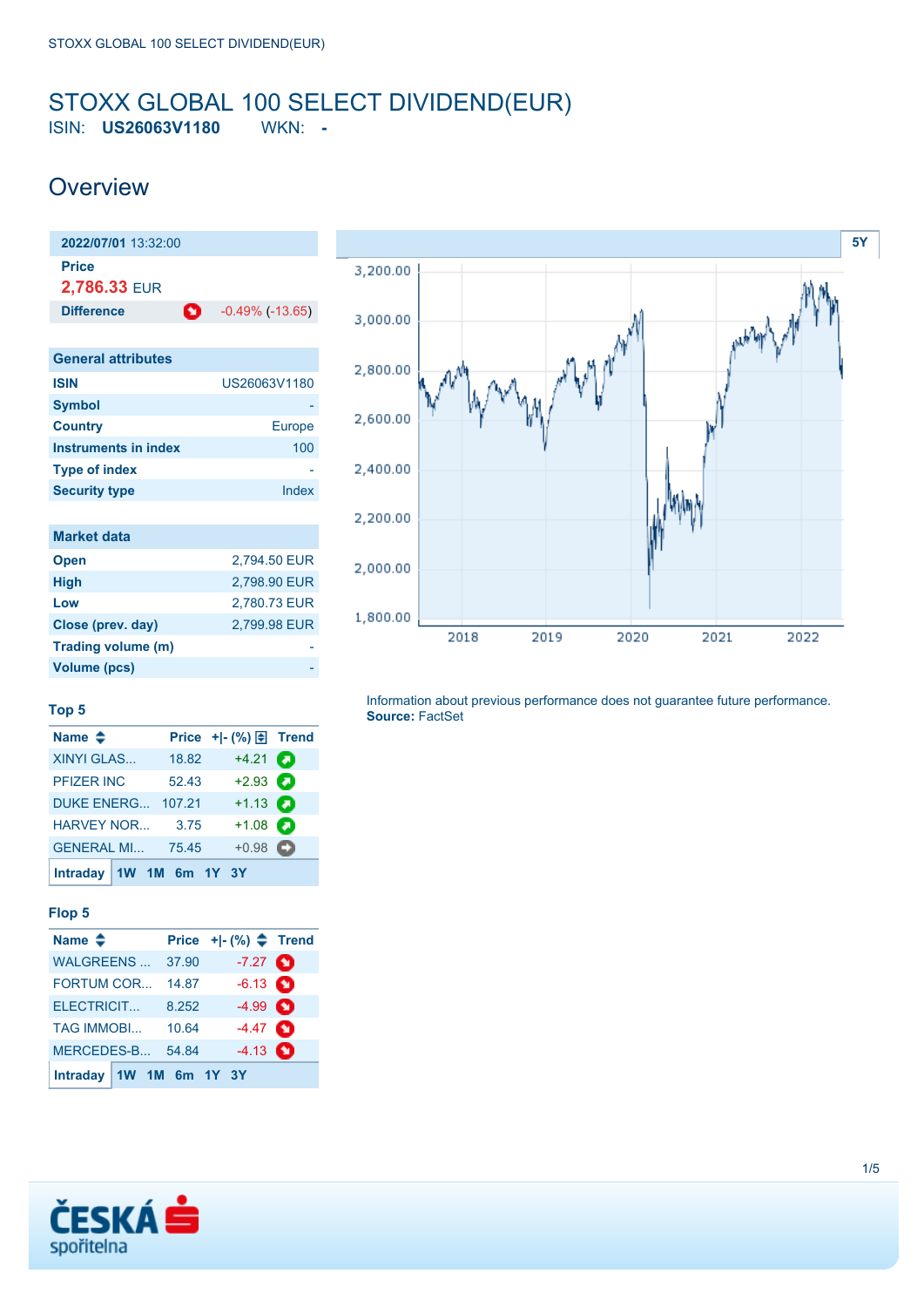#### STOXX GLOBAL 100 SELECT DIVIDEND(EUR)

| <b>Futures and Options</b> |   |
|----------------------------|---|
| <b>Related Futures</b>     | ર |
| <b>Related Options</b>     |   |

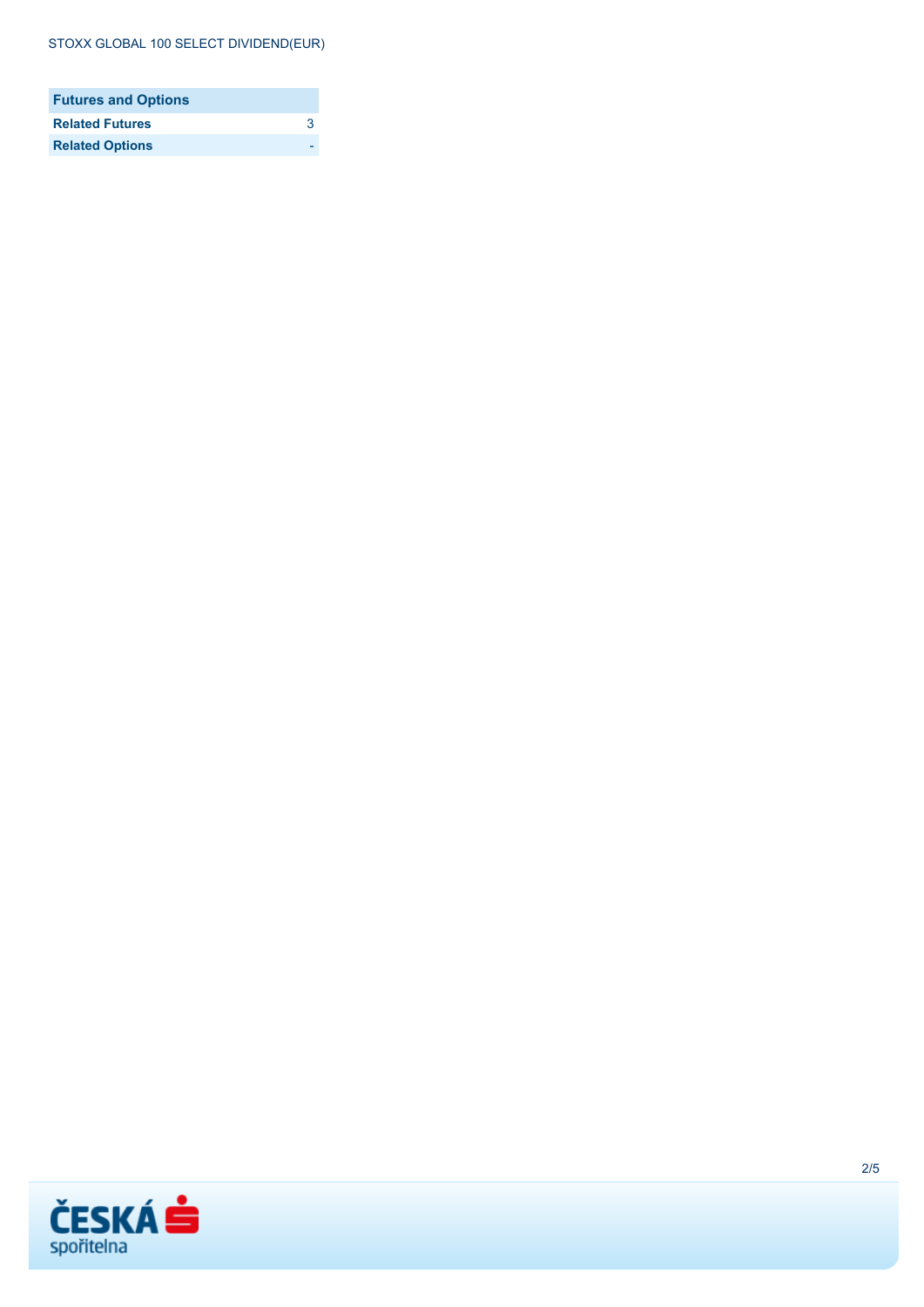## **Details**

**2022/07/01** 13:32:00 **Price**

**2,786.33** EUR

**Difference 1** -0.49% (-13.65)

| <b>General attributes</b> |               |
|---------------------------|---------------|
| <b>ISIN</b>               | US26063V1180  |
| <b>Symbol</b>             |               |
| <b>Country</b>            | <b>Europe</b> |
| <b>Security type</b>      | Index         |
| Instruments in index      | 100           |

| <b>Market data</b> |              |
|--------------------|--------------|
| <b>Open</b>        | 2,794.50 EUR |
| <b>High</b>        | 2.798.90 EUR |
| Low                | 2,780.73 EUR |
| Close (prev. day)  | 2.799.98 EUR |
| Trading volume (m) |              |
| Volume (pcs)       |              |



### **Performance and Risk**

|                   | 6 <sub>m</sub> | 1Y        | 3Υ       |
|-------------------|----------------|-----------|----------|
| <b>Perf</b> (%)   | $-8.24%$       | $-4.87%$  | $+0.05%$ |
| Perf (abs.)       | $-250.43$      | $-142.69$ | $+1.45$  |
| <b>Beta</b>       |                |           |          |
| <b>Volatility</b> | 12.34          | 11.13     | 19.79    |

Information about previous performance does not guarantee future performance. **Source:** FactSet

| <b>Price data</b>                           |                           |
|---------------------------------------------|---------------------------|
| Ø price 5 days   Ø volume 5 days (pcs.)     | 2,819.65 EUR (0)          |
| Ø price 30 days   Ø volume 30 days (pcs.)   | 2,946.07 EUR (0)          |
| Ø price 100 days   Ø volume 100 days (pcs.) | 3,045.48 EUR (0)          |
| Ø price 250 days   Ø volume 250 days (pcs.) | 3,005.90 EUR (0)          |
| <b>YTD High   date</b>                      | 3,179.14 EUR (2022/02/10) |
| <b>YTD Low   date</b>                       | 2,763.93 EUR (2022/06/24) |
| 52 Weeks High   date                        | 3,179.14 EUR (2022/02/10) |
| 52 Weeks Low   date                         | 2,763.93 EUR (2022/06/24) |

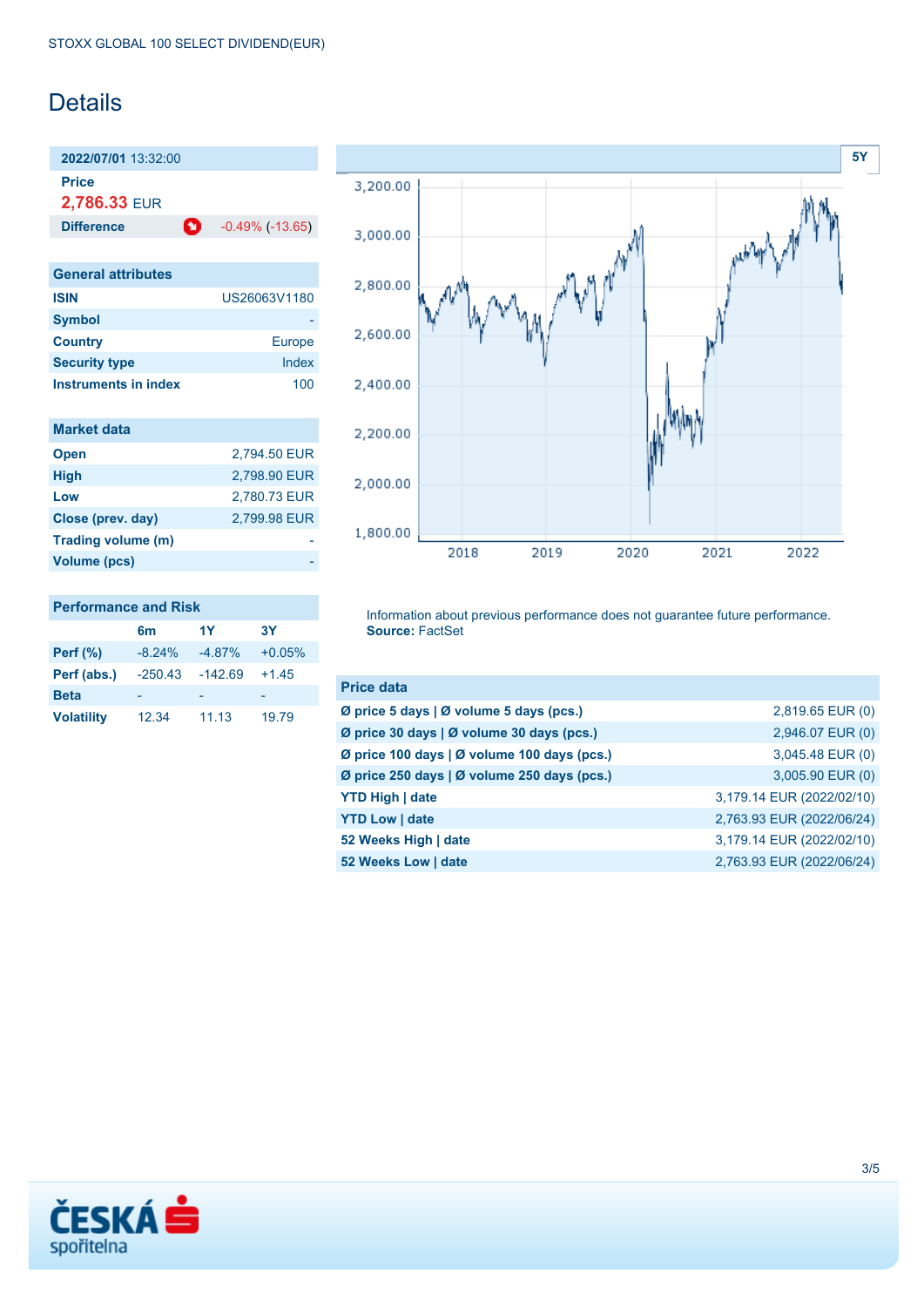# **Composition**

| Page 1 of 4 |  |
|-------------|--|
|             |  |
|             |  |

| Name $\triangle$<br><b>ISIN</b>                      | <b>Price</b> | Diff % $\triangleq$<br>$Diff +/-$ | Performance $\triangle$ | <b>Date</b><br><b>Time</b> | Turnover Pc. ♦<br>Turnover Money ♦ |
|------------------------------------------------------|--------------|-----------------------------------|-------------------------|----------------------------|------------------------------------|
| A.P. MOLLER-MAERSK A/S CL<br>DK0010244425            | 16,570.00    | 1.35%<br>220.00                   |                         | 22/07/01<br>13:29:48       | 1.720<br>28,697,930.00             |
| <b>ACS ACTIVIDADES DE CONSTR</b><br>ES0167050915     | 23.13        | $-1.57%$<br>$-0.37$               |                         | 22/06/30<br>17:38:00       | 1,098,743<br>25,394,498.50         |
| <b>AGEAS SA/NV</b><br>BE0974264930                   | 42.01        | 0.07%<br>0.03                     |                         | 22/07/01<br>13:31:33       | 79,116<br>3,319,690.00             |
| <b>ALLIANZ SE</b><br>DE0008404005                    | 181.88       | $-0.13%$<br>$-0.24$               |                         | 22/07/01<br>13:31:33       | 311,537<br>56,604,374.06           |
| AMGEN INC.<br>US0311621009                           | 243.30       | $-0.87%$<br>$-2.13$               |                         | 22/06/30<br>22:00:00       | 3,033,810<br>737,628,623.34        |
| <b>ASCENDAS REAL ESTATE INV</b><br>SG1M77906915      | 2.82         | $-1.05%$<br>$-0.03$               |                         | 22/07/01<br>11:04:44       | 7,126,700<br>20,221,062.00         |
| ASR NEDERLAND N.V.<br>NL0011872643                   | 38.77        | 0.52%<br>0.20                     |                         | 22/07/01<br>13:31:44       | 107,941<br>4,186,732.00            |
| ASSICURAZIONI GENERALI S<br>IT0000062072             | 15.39        | 1.08%<br>0.17                     |                         | 22/07/01<br>13:31:23       | 1,217,836<br>18,737,422.00         |
| <b>BANK OF MONTREAL</b><br>CA0636711016              | 123.78       | $-0.47%$<br>$-0.58$               |                         | 22/06/30<br>22:00:00       | 3,599,798<br>444,969,197.47        |
| <b>BANK OF NOVA SCOTIA</b><br>CA0641491075           | 76.18        | $-1.04%$<br>$-0.80$               |                         | 22/06/30<br>22:16:37       | 9,309,535<br>708,453,573.38        |
| <b>BENDIGO &amp; ADELAIDE BANK L</b><br>AU000000BEN6 | 9.13         | 0.66%<br>0.06                     |                         | 22/07/01<br>08:10:18       | 1,044,983<br>9,595,296.85          |
| <b>BNP PARIBAS S.A.</b><br>FR0000131104              | 45.045       | $-0.71%$<br>$-0.32$               |                         | 22/07/01<br>13:32:03       | 1,145,219<br>51,950,450.00         |
| CANADIAN IMPERIAL BK OF C<br>CA1360691010            | 62.51        | $-0.24%$<br>$-0.15$               |                         | 22/06/30<br>22:00:00       | 2,532,954<br>157,414,908.61        |
| <b>CAPITALAND MALL TRUST</b><br>SG1M51904654         | 2.15         | $-0.92%$<br>$-0.02$               |                         | 22/07/01<br>11:06:00       | 12,651,000<br>27,341,974.00        |
| <b>CARDINAL HEALTH INC.</b><br>US14149Y1082          | 52.27        | $-2.64%$<br>$-1.42$               |                         | 22/06/30<br>22:00:02       | 2,041,899<br>106,956,397.14        |
| CITIZENS FINANCIAL GROUP<br>US1746101054             | 35.69        | $-1.22%$<br>$-0.44$               |                         | 22/06/30<br>22:00:01       | 4,394,723<br>156,579,412.23        |
| <b>CLP HOLDINGS LTD.</b><br>HK0002007356             | 65.10        | $-0.53%$<br>$-0.35$               |                         | 22/06/30<br>10:08:08       | 3,864,490<br>252, 184, 123.00      |
| <b>CONAGRA BRANDS INC</b><br>US2058871029            | 34.24        | $-0.26%$<br>$-0.09$               |                         | 22/06/30<br>22:03:30       | 4,899,575<br>168,003,106.65        |
| <b>CONSOLIDATED EDISON INC.</b><br>US2091151041      | 95.10        | 0.40%<br>0.38                     |                         | 22/06/30<br>22:04:28       | 2,282,078<br>217,160,901.81        |
| <b>CONTACT ENERGY LTD NPV</b><br>NZCENE0001S6        | 4.18         | $-4.13%$<br>$-0.18$               |                         | 22/07/01<br>12:45:22       |                                    |
| <b>COTERRA ENERGY INC.</b><br>US1270971039           | 25.79        | $-3.44%$<br>$-0.92$               |                         | 22/06/30<br>22:03:41       | 12,047,835<br>314, 177, 859.34     |
| <b>COVIVIO SA</b><br>FR0000064578                    | 52.45        | $-0.94%$<br>$-0.50$               |                         | 22/07/01<br>13:23:41       | 27,698<br>1,473,486.00             |
| CRÉDIT AGRICOLE S.A.<br>FR0000045072                 | 8.686        | $-0.52%$<br>$-0.05$               |                         | 22/07/01<br>13:32:03       | 1,600,456<br>14,002,350.00         |